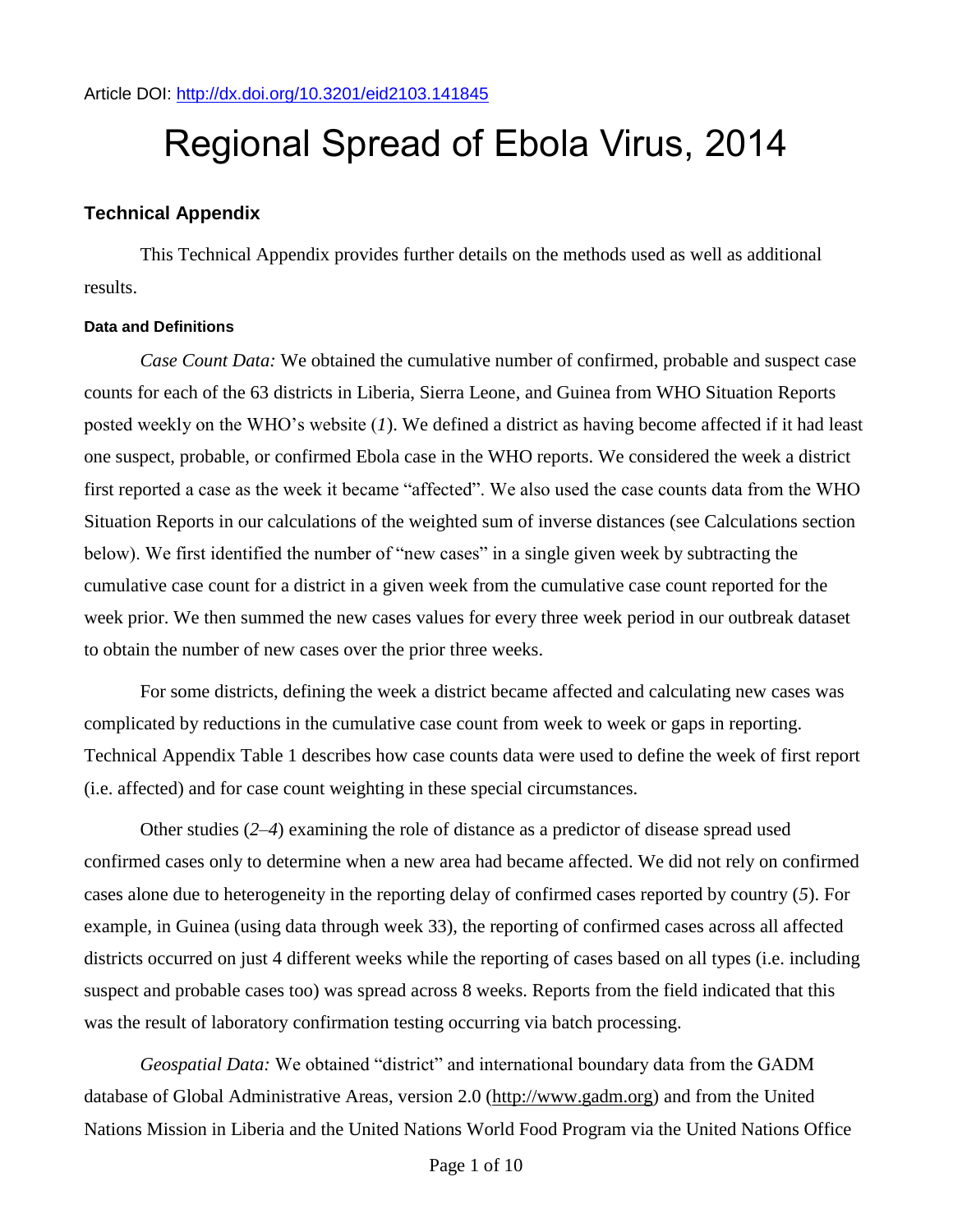for the Coordination of Humanitarian Affairs' Humanitarian Response website (http://www.humanitarianresponse.info/applications/data). Districts were defined for the primarily affected countries as the equivalent of Prefectures in Guinea, Districts in Sierra Leone, and Counties in Liberia. For bordering countries, districts were defined as the equivalent of Départements (Departments) in Cote D'Ivoire, Cercles (Circles) in Mali, Départements (Departments) in Senegal, Sectors in Guinea-Bissau, and Divisions in Gambia. Population data [LandScan (2012)], was obtained from Oak Ridge National Laboratory (http://web.ornl.gov/sci/landscan/). ArcGIS v.10.2 (ESRI, Redlands CA) was used to calculate the population-weighted centroids for each district (or equivalent) and computing the geodesic distances between each district to all others. The population-weighted centroid was the center of a given area, adjusted for the density of the population within that area.

Technical Appendix Figure 1 shows the combination of the Geospatial data and the Case Counts Data (aggregated over 3 week periods for a simpler illustration), using data available through Week 39 [September 27]. At the time of our initial analysis (week-ending August 16, 2014, [epidemiological week 33]), the World Health Organization had reported 2,218, confirmed, probable and suspected cases in West Africa, with 523 in 14 of 34 districts in Guinea, 849 cases in 13 of 14 districts in Sierra Leone, and 846 cases among 12 of 15 districts in Liberia.

#### **Calculations**

Inverse Distances:

Sum of Inverse Distances (SID), Nonweighted:

Let  $X_i$  (i= 1 to n) be the set of unaffected districts at time t.

Let  $Y_i$  (j= 1 to N) be the set of affected districts at time t.

$$
SID(X_i)_{t = \sum_{j=1}^{N} 1 / D_{(Xi \rightarrow Yj)}}
$$

Where  $D_{(Xi \rightarrow Yj)}$  is the population centroid-based geodesic distance between  $X_i$  to  $Y_j$ .

Weighted SID (wSID) by the rolling sum on new cases counts in the past three weeks:

Let  $X_{(1 \text{ to } i)}$  be the set of unaffected districts at time t.

Let  $Y_{(1 to i)}$  be the set of affected districts at time t.

Let  $C_i$  be the number of new cases in the past three weeks (i.e. weeks t-3,t-2 and t-1) in district Y<sub>i</sub> where  $C_i \geq 1$ .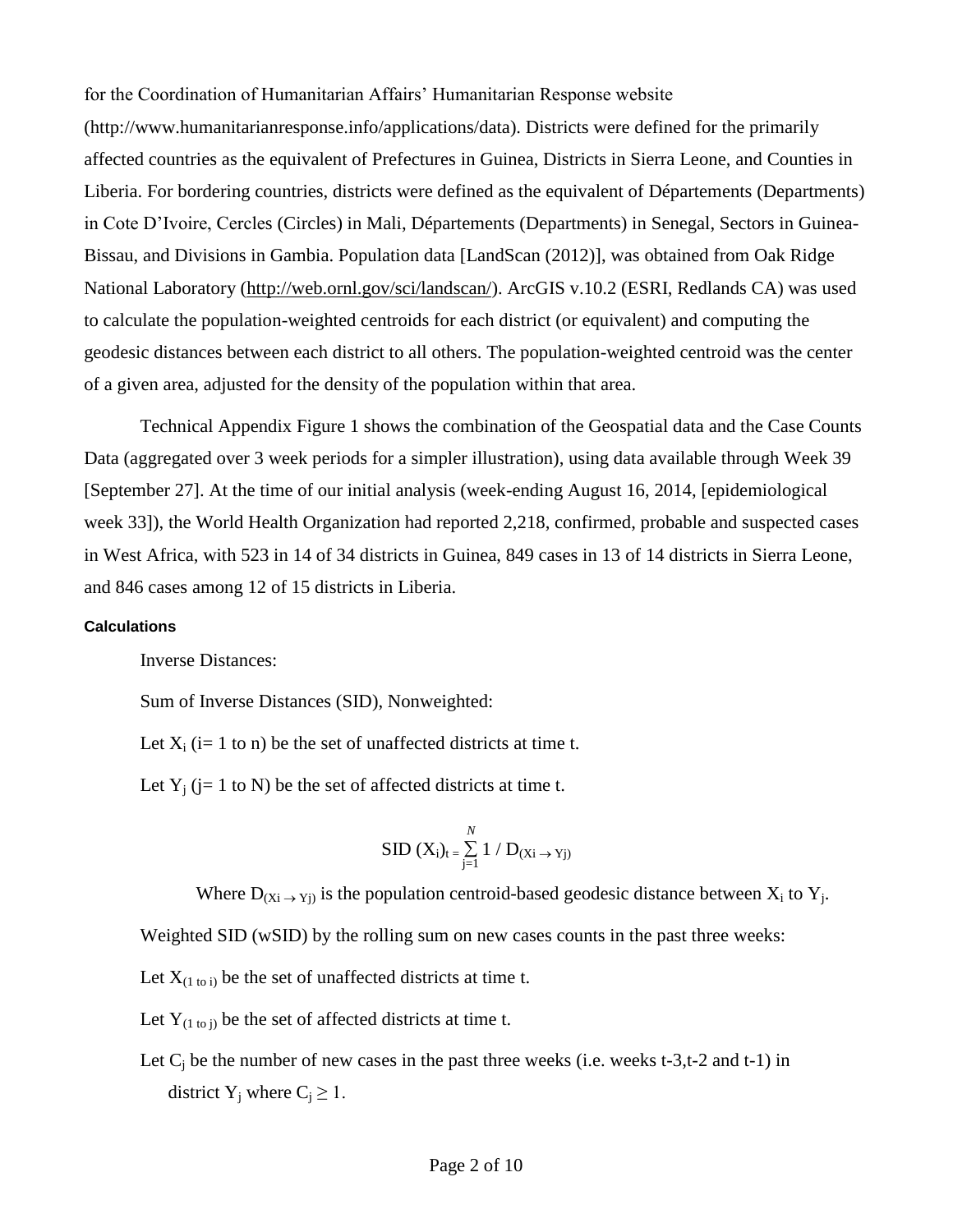$$
wSID\ (X_i)_{t} = \sum_{j=1}^{\mathit{N}} C_j \ / \ D_{(Xi \rightarrow \ Yj)}
$$

Where  $D_{(Xi \to Y_i)}$  is the population centroid-based geodesic distance between  $X_i$  to  $Y_j$ .  $C_j \geq$ 1 was used to prevent multiplication by zero (i.e. versus using where  $C_i > 0$ ) and is justified by the results of Model 1 (see Technical Appendix Table 2). Model 1, which is statistically significant and uses a Nonweighted SID shows that all affected districts still have some influence on the probability of nonaffected districts becoming affected regardless of the number of new cases they have reported in the preceding three weeks

Goodness of Fit and Correlation:

We measured goodness of fit of the models to the data available through week 33 by assessing how well the models agreed with the set of districts reporting being affected at the time of analysis. To do this, we computed the predicted probability  $\rho_i$  of an individual district *i* being affected at each outbreak week (see Individual District Probabilities section below). Then we calculated the log likelihood (LL) for the set of districts already affected:

$$
LL = \mathop{\textstyle \sum}_{i} I_i * log(p_i) + (1-I_i) * log(1-p_i)
$$

Where  $I_i = 1$  if the district was officially affected and  $I_i = 0$  when nonaffected. The larger the LL the better the fit.

We also computed a Partial Correlation coefficient for each model. This was the marginal contribution of a single predictor to reducing the unexplained variation in affected/nonaffected outcome. The partial correlation indicates the explanatory value attributable to the predictor.

All analyses were completed using SAS for Windows version 9.3 (SAS Institute Inc., Cary, NC, USA).

## **Model Comparisons**

Technical Appendix Table 2 shows the results of the various models which were evaluated for their ability to explain the regional spread of Ebola. All of the models were statistically significant at the .0001 level (Wald Chi-Square test) when testing the joint effect of the predictors included in the model. Model 3 fit the data the best (i.e. largest LL) and had the best explanatory value [Partial Correlation total  $> 60\%$ ].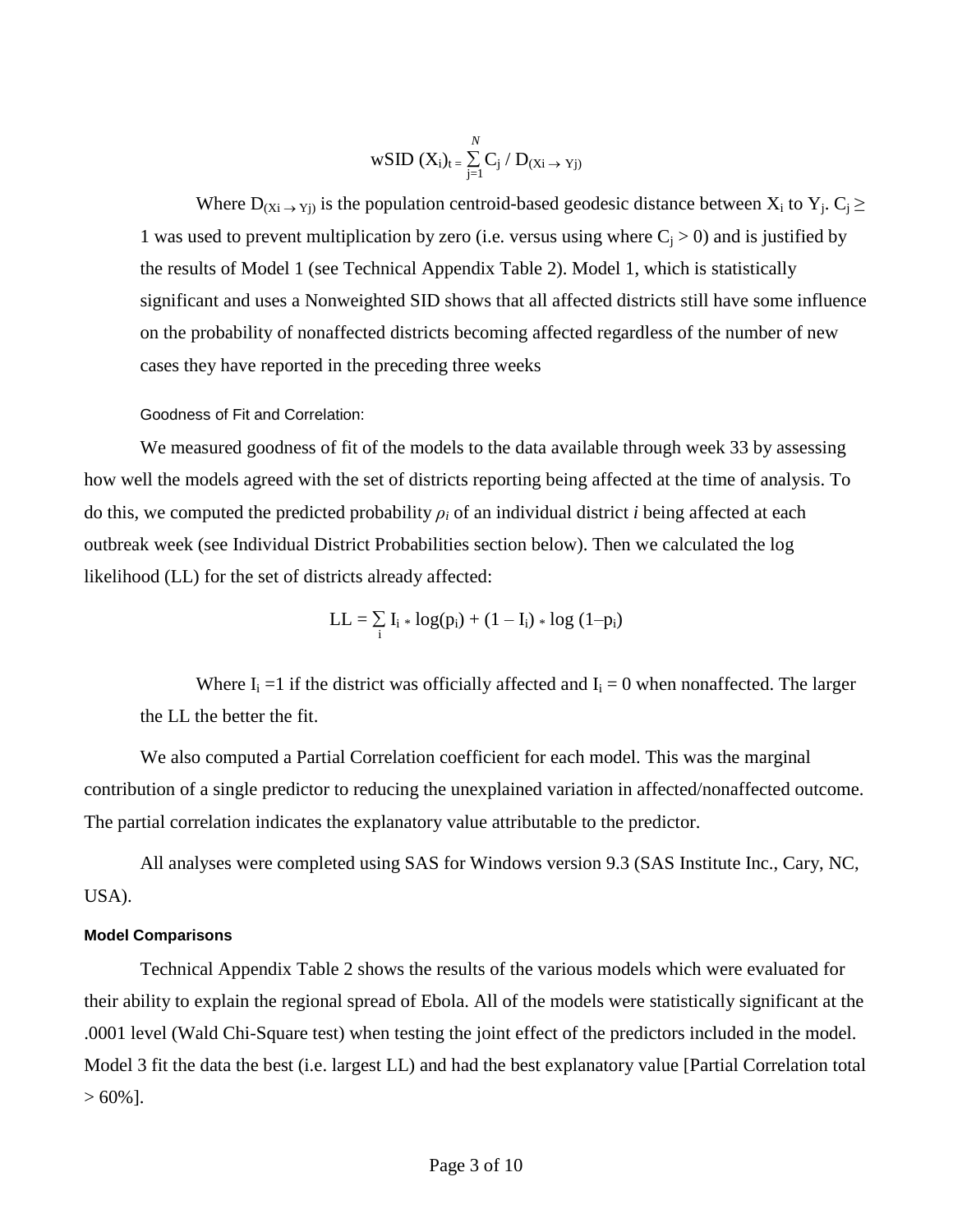The LL measure is criticized because it does not take into account the number of parameters used in the model, however, when the models were evaluated using the Akaki Information Criteria (AIC), which explicitly does so, Model 3 was still the best fitting model: Model 1= 307.0; Model 2=292.6; Model 3=283.7.

#### Reporting Delay Analysis:

Several districts reported a relatively high number of cases in the week in which they first reported having cases. We considered reporting delays as a possible reason for the high count (under the assumption that a portion of these cases should have been reported in the prior week) and conducted an analysis to examine the impact on our results. In this analysis we adjusted the number of cases at the week of first report when it was greater than 10 [5 occurrences out of the 39 districts having reported cases by week 39] by distributing the case count over two weeks: one half remained in the same week and the other was assigned to the prior week. Technical Appendix Table 2 shows the results of this analysis. Models 1 and 4 saw slight improvement in their goodness of fit, but in the better fitting models [2 and 3], there was no improvement seen.

#### Internal Validation:

We randomly eliminated  $10\%$  (n=6) of districts from the outbreak data available through week 33 and fit Model 3 to this dataset. Afterwards, we examined whether the predicted individual probability of becoming affected for the eliminated districts (calculated using the original model with the full complement of data) fell within the 95% confidence interval generated by the model without these districts. We found that all probabilities fell within the 95% CI ranges, suggesting that the model based on the full dataset was appropriate.

#### **Individual District Probabilities**

In order to calculate the individual probabilities of a particular district becoming affected we used the maximum likelihood (ML) method to fit Model 3 to the outbreak data and obtain estimate values for the parameters α,  $β_1$  and  $β_2$ . The results of the initial ML estimation based on data available through week 33 are presented in Technical Appendix Table 3. Technical Appendix Figure 2 shows the resulting relationship between the predictors in Model 3 and the probability of becoming affected (also based on data through week 33).

As the outbreak continued, Model 3 was refit (i.e. new parameter values obtained for  $\alpha$  and  $\beta$ ) to the data at week 36, and again at weeks 39 and 42, in order to update the predicted probabilities for individual districts (Figures 1 and 2). The updated fit at week 42 was used to calculate the probabilities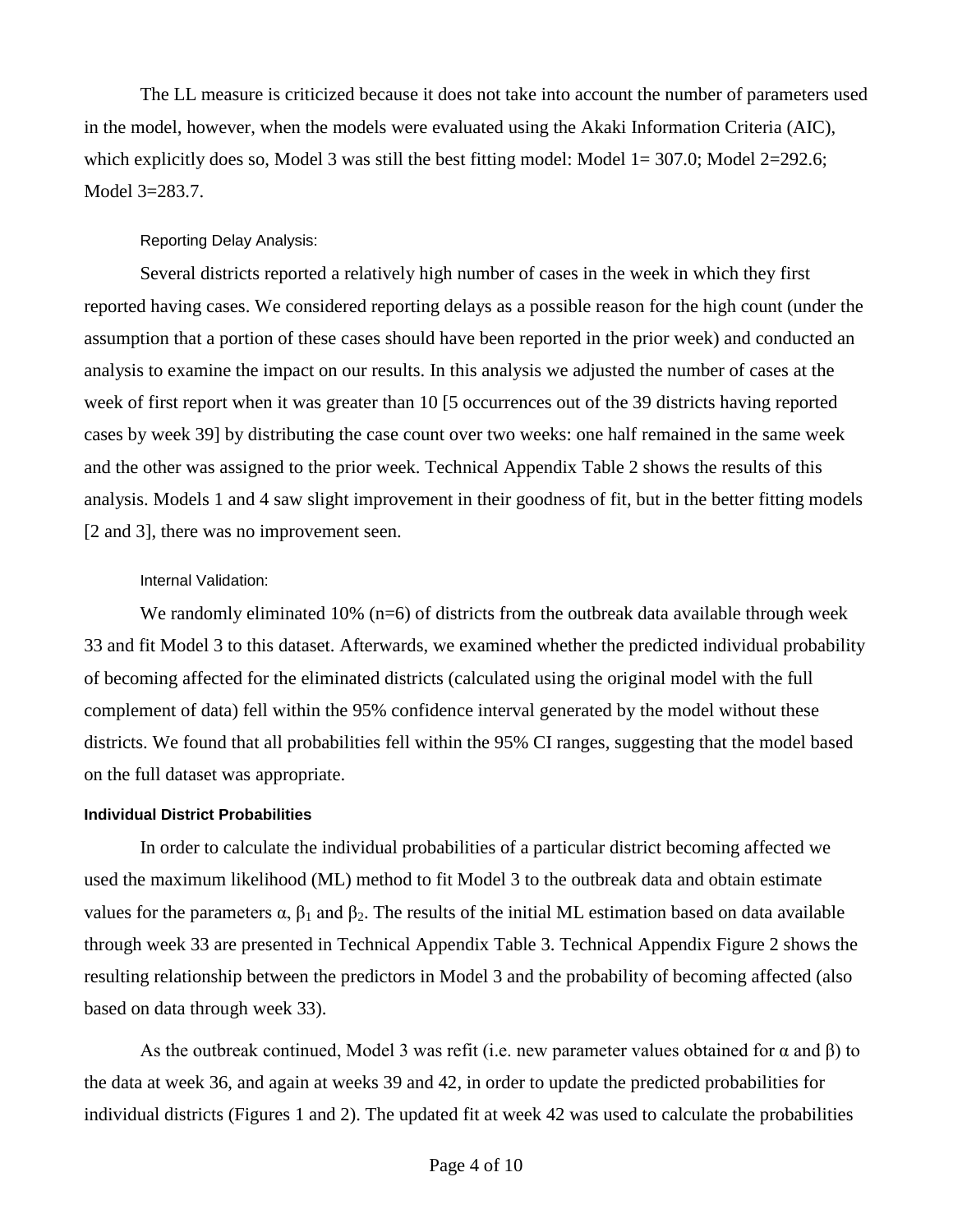for districts among the four countries bordering those primarily affected by the Ebola outbreak (Figure 2).

# **Additional Results**

After determining the wSID parameter was significant in all main models we examined the differences between the wSID between affected and unaffected districts at each outbreak week. These results are shown in Technical Appendix Figure 3A. A discernable difference between the average wSID among affected and unaffected districts is apparent at weeks 29 through 33, but not in prior outbreak weeks. This may suggest that the relationship between distance and the probability of being affected only becomes influential at some threshold: At week 29 the difference in the overall wSID for districts that became affected that week and those that did not was 0.00035. Additionally, when we examined the differences between the average wSID in affected and unaffected districts within each country individually we did not observe a similar pattern for weeks 29 through 31 (Technical Appendix Figure 3B). This corroborates the lesser fit of Model 4 Reduced (Technical Appendix Table 2), which examined each country individually. It also suggests that border closings have not had a great deal of impact in slowing the cross-border spread of disease; in-line with our assumption that borders were porous.

| Technical Appendix Table 1. Data definitions used for special data scenarios                                                                                                         |                                                                                                                                                                                                           |                                                                                                                     |  |  |  |  |  |
|--------------------------------------------------------------------------------------------------------------------------------------------------------------------------------------|-----------------------------------------------------------------------------------------------------------------------------------------------------------------------------------------------------------|---------------------------------------------------------------------------------------------------------------------|--|--|--|--|--|
| Data scenario                                                                                                                                                                        | Week definition                                                                                                                                                                                           | Case count weighting                                                                                                |  |  |  |  |  |
| Districts initially reporting suspect cases<br>only and which then reported 0 cumulative<br>cases in a later week due to invalidation of<br>suspect cases through laboratory testing | We used the most recent week in the<br>outbreak after which the cumulative case<br>count remained above 0 as the week in<br>which the district became affected.                                           | Weekly counts comprised of suspect cases<br>which were later invalidated were changed<br>to 0 values                |  |  |  |  |  |
| Districts with gaps in reporting                                                                                                                                                     | We assumed that there was no reversion<br>back to unaffected during the weeks with<br>absent data. We used the earliest week with<br>reported cases as the week in which the<br>district became affected. | During reporting gap weeks we used the<br>number of cases reported in the week just<br>prior to the reporting gap.  |  |  |  |  |  |
| Affected districts with no new cases in a<br>particular week                                                                                                                         | NA                                                                                                                                                                                                        | Case count weighting $= 1$ (otherwise the<br>inverse distance of that district would not<br>contribute to the wSID) |  |  |  |  |  |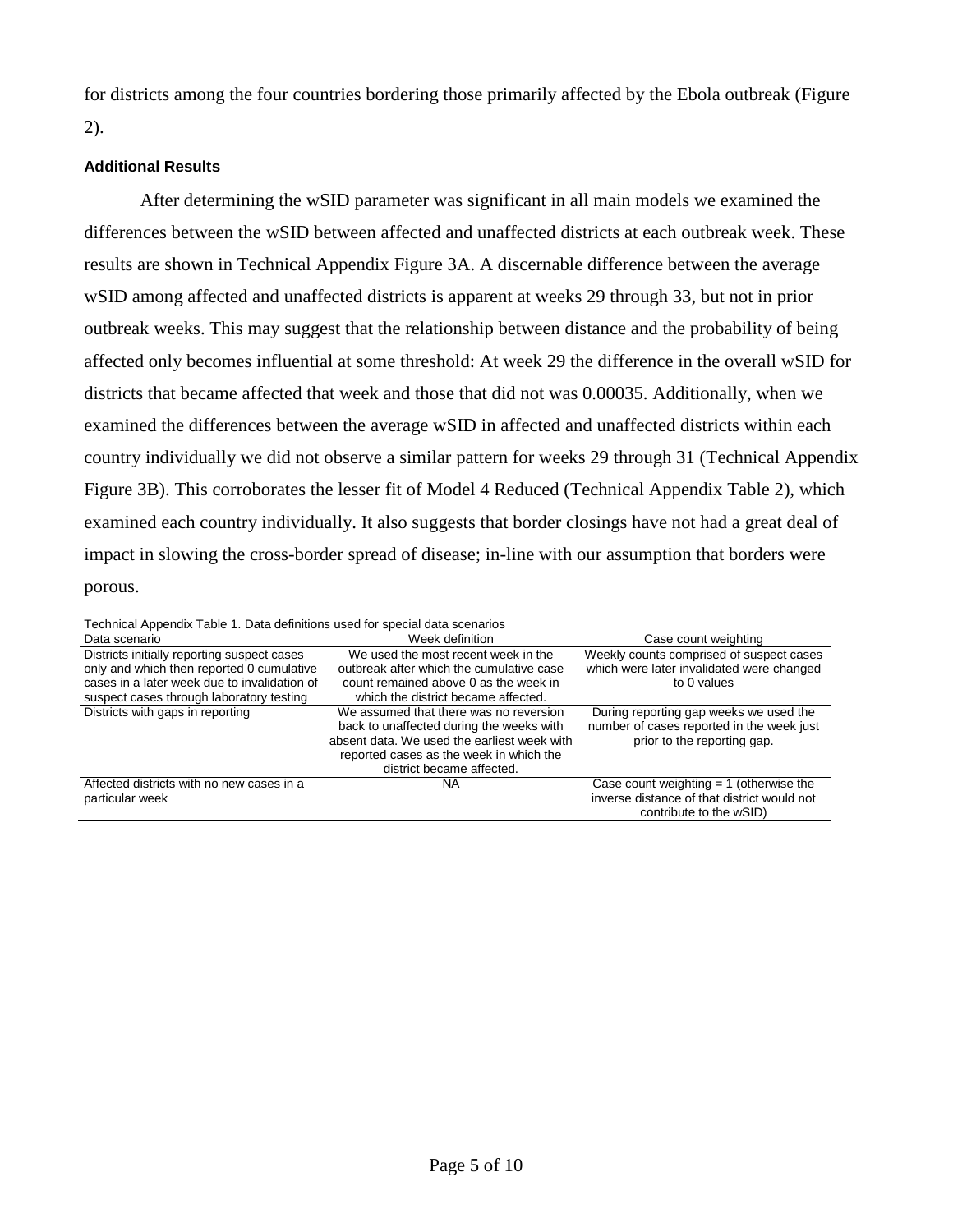Technical Appendix Table 2. Summary of models used to characterize the spread of Ebola to nonaffected districts - analysis completed on data available through week 33 (August 16, 2014)

|                                                   |                                                                                                    | Log-likelihood (LL) |                       |                |
|---------------------------------------------------|----------------------------------------------------------------------------------------------------|---------------------|-----------------------|----------------|
|                                                   |                                                                                                    |                     | Reporting             | Partial        |
| Model                                             | Probability of becoming affected                                                                   | No adjustment       | Adjusted <sup>+</sup> | Correlation    |
| Model 0                                           |                                                                                                    | $-165.03$ (ns)      | $-165.03$ (ns)        | Not applicable |
| (Intercept only)                                  | $1/1 + e^{-(\alpha)}$                                                                              |                     |                       |                |
| Model 1                                           |                                                                                                    | $-159.49$           | $-151.62$             | 29.2           |
| (SID)                                             | $1/1 + e^{-(\alpha + \beta 1 S 1 D)}$                                                              |                     |                       |                |
| Model 2                                           |                                                                                                    | $-144.29$           | $-144.33$             | 36.0           |
| (wSID)                                            | $1/1 + e^{-(\alpha + \beta 1(wSID))}$                                                              |                     |                       |                |
| Model 3                                           |                                                                                                    | $-138.85$           | $-139.19$             | 60.6           |
| (wSID + Population)                               | $1/1 + e^{-(\alpha + \beta 1(wSID) + \beta 2(Population))}$                                        |                     |                       |                |
| Model 4 <sup>±</sup>                              |                                                                                                    | $-151.06$           | $-139.64$             | 27.0           |
| $(wSIDG + wSID1 + wSIDS)$                         | $1/1 + e^{-(\alpha + \beta 1(wSIDG) + \beta 2(wSIDL) + \beta 3(wSIDS))}$                           |                     |                       |                |
| Model 4 Reduced‡                                  |                                                                                                    |                     | Not evaluated         | Not evaluated  |
| a) only Guinea data                               | $1/1 + e^{-(\alpha + \beta x(wSIDy))}$                                                             | a) $-65.3$ (ns)     |                       |                |
| (WSID <sub>G</sub> )                              |                                                                                                    |                     |                       |                |
| b) only Sierra Leone data<br>(WSID <sub>s</sub> ) | Where $\beta_x wSID_y = \beta 1(wSID_G)$ , $\beta 2(wSID_L)$ , or<br>$\beta$ 3(wSID <sub>s</sub> ) | b) $-41.5$          |                       |                |
| c) only Liberia data (wSID <sub>L</sub> )         | From Model 4's equation above                                                                      | c) $-47.6$ (ns)     |                       |                |

\*ns, the difference between the model with covariates and the model with the intercept only was not statistically significant at the .0001 level. Partial correlations were calculated for the model with "No adjustment" for case reporting delays. For models with more than one parameter [Models 3 and 4] the value shown is the sum of the partial correlation coefficients as follows. Model 3; wSID=37.9 and Population=22.7. Model 4; wSID<sub>G</sub>=0.1,  $wSID_L = -0.1$ ,  $wSID_S = 27.0$ .

† When the number of cases at the week of first report was greater than 10 we halved the number of cases at first report and made the week of first report 1 week earlier, by assigning half the cases to that week.

‡ Subscripts G, S, and L correspond to Guinea, Sierra Leone, and Liberia, respectively.

Technical Appendix Table 3. Results of maximum likelihood estimation for Model 3; completed on data available through week 33 (August 16, 2014)

|            |        |           |                | Wald       |                    | Partial     |
|------------|--------|-----------|----------------|------------|--------------------|-------------|
| Parameter  | Svmbol | Estimate  | Standard Error | Chi-Sauare | Significance Level | Correlation |
| Intercept  |        | $-5.1556$ | 0.3950         | 170.3755   | 0001.>             |             |
| wSID       |        | 1794.8    | 255.4          | 49.3937    | 0001.>             | 0.3789      |
| Population |        | 2.628E-6  | $6.041E - 7$   | 18.9282    | 0001.>             | 0.2265      |

## **References**

- 1. World Health Organization. Situation reports with epidemiological data: archive, 2014 Oct 20 [cited 2014 Aug 11].<http://www.who.int/csr/disease/ebola/situation-reports/archive/en/>
- 2. Boender GJ, van den Hengel R, van Roermund HJ, Hagenaars TJ. The influence of between-farm distance and farm size on the spread of classical swine fever during the 1997–1998 epidemic in The Netherlands. PLoS ONE. 2014;9:e95278. [PubMed](http://www.ncbi.nlm.nih.gov/entrez/query.fcgi?cmd=Retrieve&db=PubMed&list_uids=24748233&dopt=Abstract) <http://dx.doi.org/10.1371/journal.pone.0095278>
- 3. Cauchemez S, Ledrans M, Poletto C, Quenel P, de Valk H, Colizza V, et al. Local and regional spread of chikungunya fever in the Americas. Euro Surveill. 2014;19:20854 [cited 2014 Aug 11]. Epub. <http://www.eurosurveillance.org/Public/Articles/Archives.aspx>
- 4. Johansson MA, Powers AM, Pesik N, Cohen NJ, Staples JE. Nowcasting the spread of chikungunya virus in the Americas. PLoS One. 2014;9(8):e104915 [cited 2014 Aug 11]. Epub. <http://www.plosone.org/article/info%3Adoi%2F10.1371%2Fjournal.pone.0104915>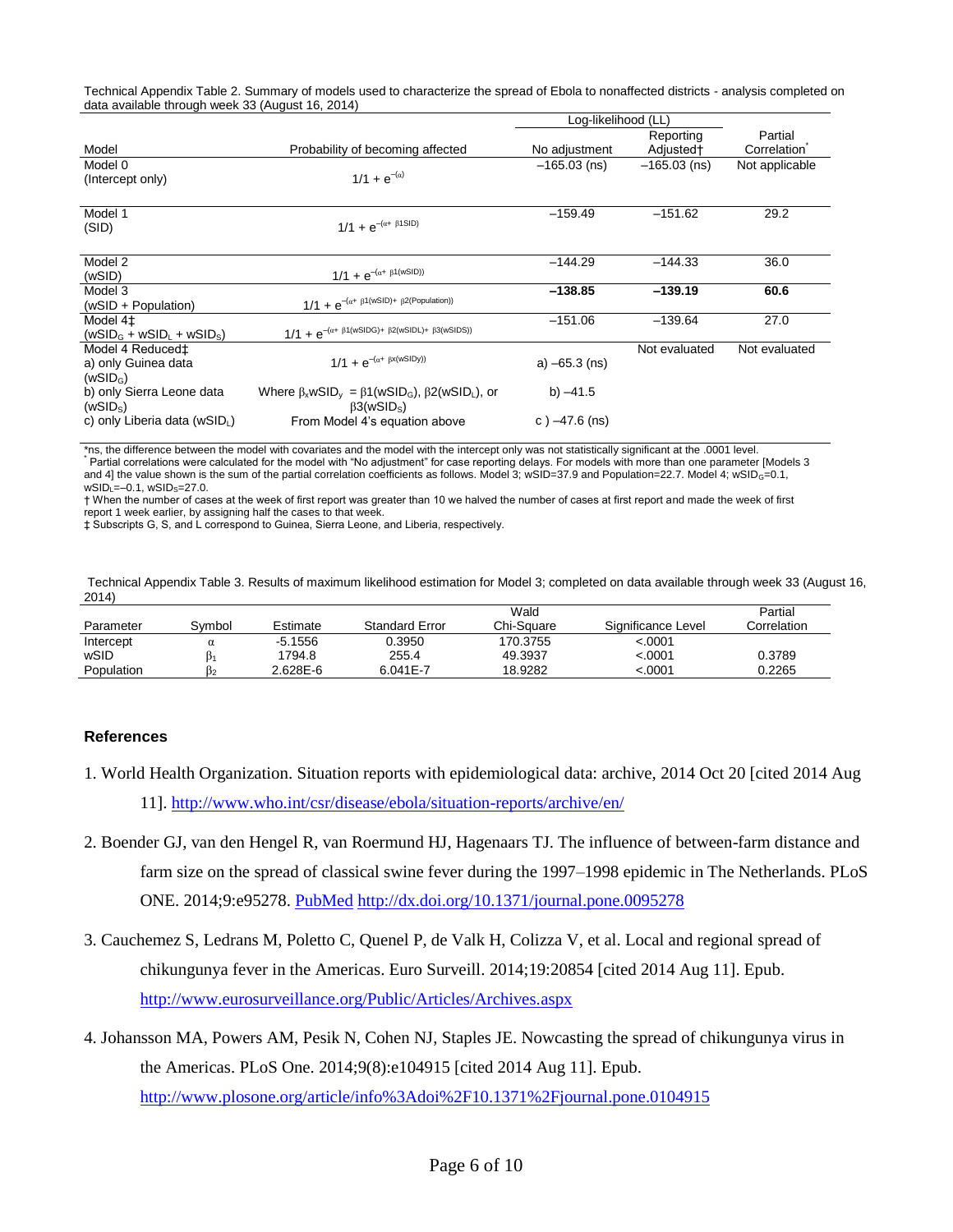- 5. World Health Organization Ebola Response Team. Ebola virus disease in West Africa—the first 9 months of the epidemic and forward projections. N Engl J Med. 2014;371:1481–95 [cited 2014 Oct 20]. Epub. <http://www.nejm.org/doi/full/10.1056/NEJMoa1411100>
- 6. Fofana U. Sierra Leone shuts borders, closes schools to fight Ebola. Reuters; 2014 Jun 11 [cited 2014 Oct 3]. <http://uk.reuters.com/article/2014/06/11/us-health-ebola-leone-idUKKBN0EM2CG20140611>
- 7. Ebola crisis: Guinea closes borders with Sierra Leone and Liberia. The Guardian; 2014 Aug 9 [cited 2014 Oct 3][. http://www.theguardian.com/society/2014/aug/09/ebola-guinea-sierra-leone-liberia](http://www.theguardian.com/society/2014/aug/09/ebola-guinea-sierra-leone-liberia)
- 8. Christensen J. Liberia closes its borders to stop Ebola. CNN; 2014, Aug 22 [cited 2014 Oct 3]. <http://www.cnn.com/2014/07/28/health/ebola-outbreak-west-africa/>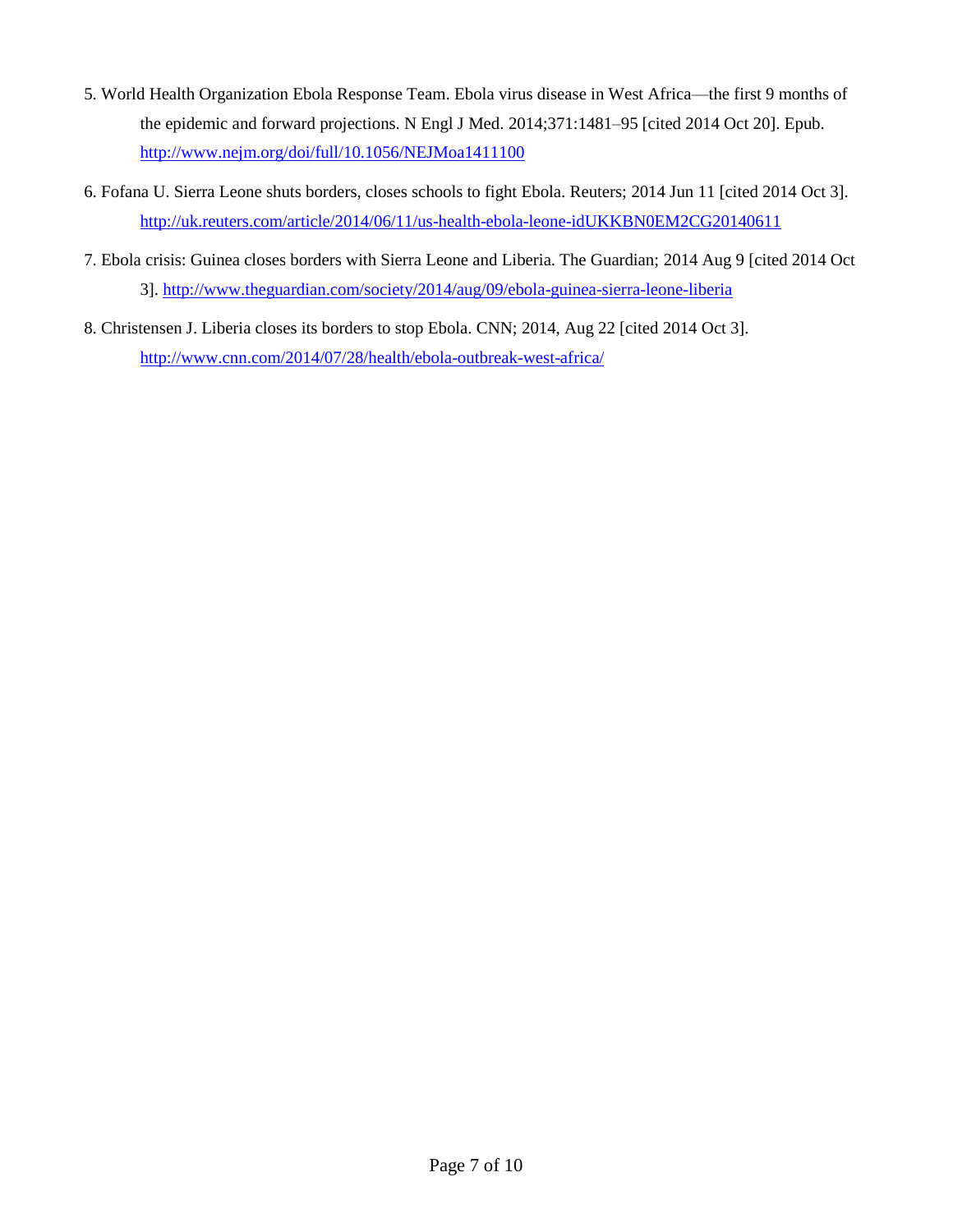

Technical Appendix Figure 1. Map of the primary Ebola affected countries by week districts became affected (using data available through week 39 [September 27] (*2*) Notes: International borders were closed as follows: Sierra Leone, June 11<sup>th</sup> [week 24]; Guinea, August 9<sup>th</sup> [week 32]; Liberia, August 22 [week 34] (6–8).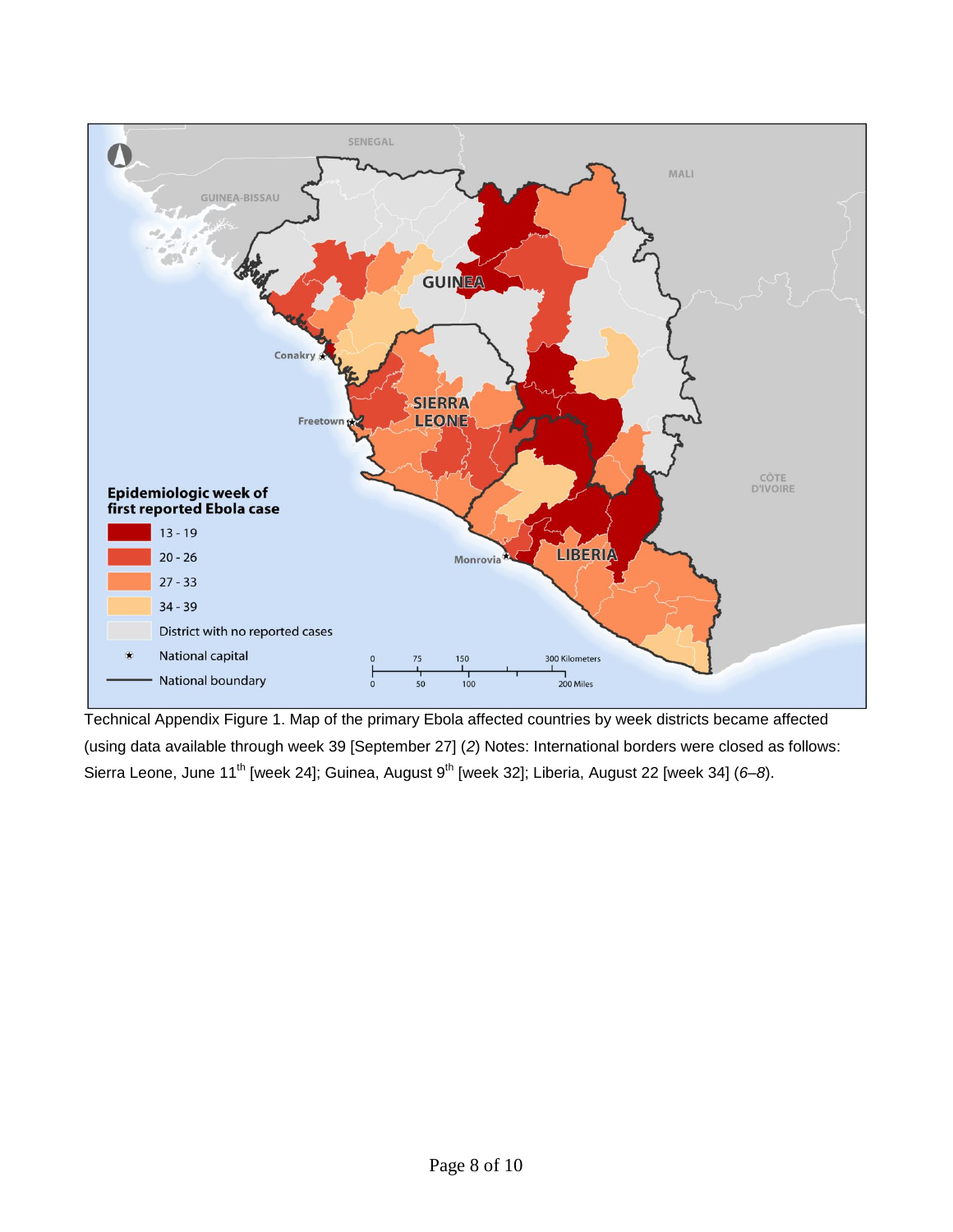

Technical Appendix Figure 2. Predicted probability of a district becoming affected as a function of its population and the weighted-SID to affected areas (fitted to data available through week 33 [August 16])